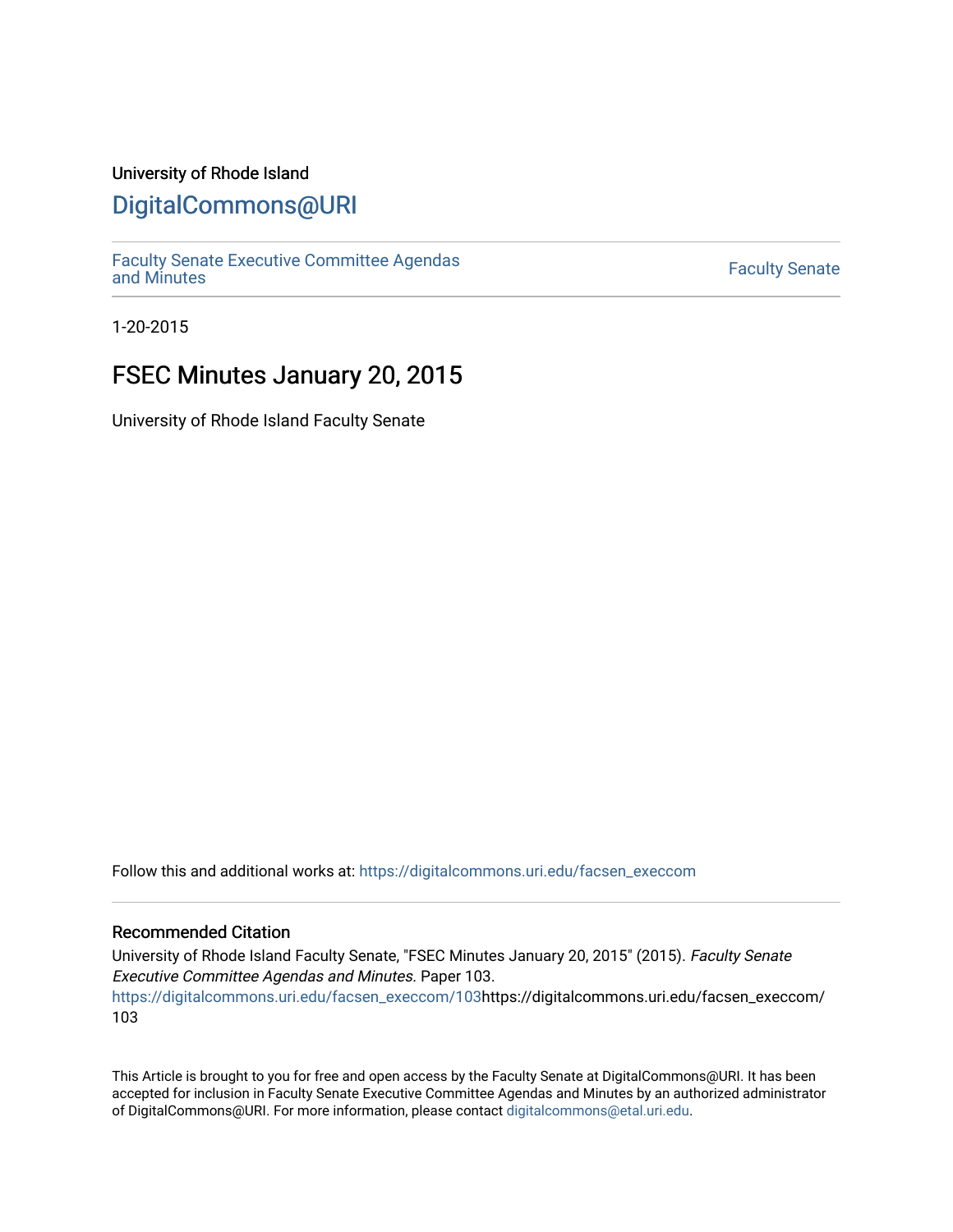# **Faculty Senate Executive Committee Meeting**

## **Minutes #27**

## **January 20, 2015**

1. The meeting was called to order at 2:10 PM on Tuesday, January 20, 2015 in Library Conference Room B, Chairperson Nassersharif presiding. Senators Cerbo, Rarick, Rollo Koster, Sullivan, and Welters were present.

2. Professor Wenisch, Chairperson of the Constitution, By-Laws, and University Manual (CBUM) Committee, joined the meeting to discuss the email memorandum issued by President Dooley on January 16, 2015 regarding faculty voting eligibility on the health collaborative proposal. Professor Wenisch presented multiple options for actions on the health proposal if it is presented to the Curricular Affairs Committee (CAC) and subsequently to the Faculty Senate before the ad hoc committee on Faculty Senate membership and faculty voting rights has made its recommendations to the Senate. The FSEC discussed the jurisdictional issue raised by the President's assertions and recommendations.

In accordance with By-Laws Section 4.25 that CBUM is charged to construe the meaning of the Constitution, the By-Laws and the University Manual upon the request of the Senate Chairperson or Executive Committee, the FSEC agreed to request from CBUM an assessment of the President's interpretation of the Manual as stated in his email memorandum of January 16, 2015. In reviewing the President's directive to departments and colleges that they "should establish in writing prior to the vote which categories of faculty will participate in the vote on this important academic matter, and report this information along with the final vote", the FSEC considered requesting from departments and colleges an accounting of votes by faculty category. Discussion ensued. Professor Wenisch left the meeting at 3:10PM.

3. General Education Implementation Steering Team (GEIST) Chairperson Director Swift joined the meeting at 3:10 PM. She thanked the FSEC for having selected highly effective faculty to be part of the steering team. She praised the GEIST members for their efforts to date. Director Swift reported on the work of the team. Information sessions, geared primarily for faculty, had been hosted on January 13 and 14. GEIST has announced a Fall 2016 launch of the new program (to run simultaneously with the former program); courses will need to be fully approved by November 2015 to allow departments to submit course schedules to Enrollment Services for Fall 2016; GEIST is working to develop the course submission and approval process to allow submissions to start in the Spring 2015 semester; course approvals will continue through Summer 2015. General Education (GE) and CAC Chairs have tentatively agreed to establish 12 review panels (combined membership from each committee, 3-4 faculty each panel) to approve both existing and new courses. The Chairs of these committees have been asked to prepare budgets for this work based on billable hours. Faculty will be paid in the summer for service outside of the normal committee load. GEIST will continue to assist colleges in developing an expedited college-level curriculum process. A temporary website is in place to allow access to materials. Plans are ongoing to develop a permanent website and a FAQ page on the temporary site. Director Swift said that one goal of the implementation process is to dispel the idea that general education courses are of less value than others. Upper level course offerings and integrated courses will communicate to students that the institution values general education. She has asked that the URI homepage feature stories of innovative general education class experiences as they develop.

Chairperson Nassersharif asked about staffing to assist with the work ahead. Senator Cerbo asked about impact of the new program on the Joint Admissions Agreement (JAA). Director Swift indicated that needs will be met regarding these concerns. Senator Sullivan reiterated the importance of ensuring that financial support of all implementation efforts is in place. He also asked that the FSEC be kept informed and be asked to assist when necessary. Director Swift was thanked for her time and effort. Plans for her report to